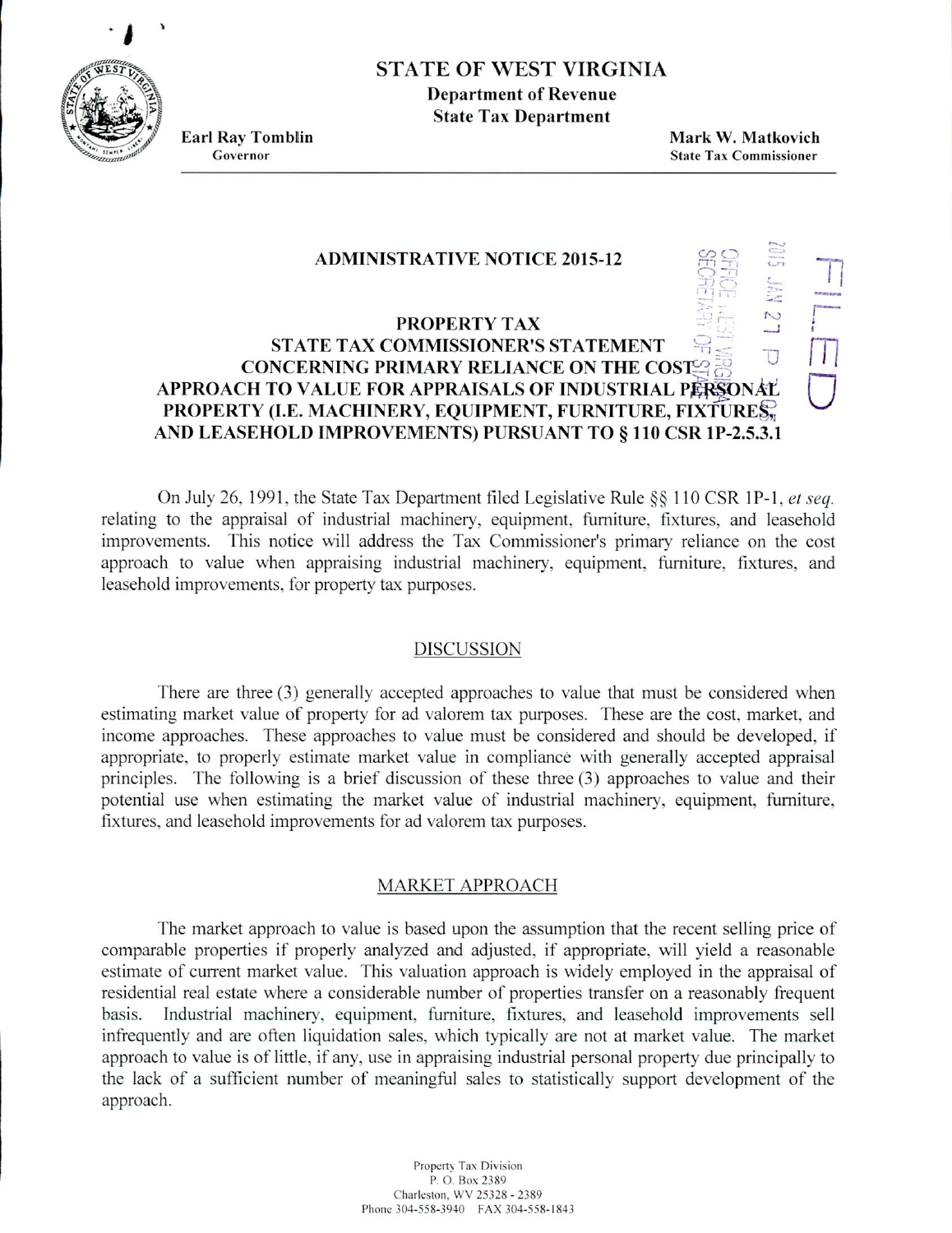#### **Administrative Notice 2015-12 Page 2**

 $\mathbf{r}$ 

#### INCOME APPROACH

The income approach to value is based upon the assumption that a property is worth the future income, discounted to present worth, that it will generate for a prospective buyer. The income approach is widely used in the appraisal of various types of income producing properties: however, the approach has limited use in the appraisal of industrial machinery, equipment. furniture, fixtures, and leasehold improvements because of the difficulty in estimating future net benefits; except in the case of certain kinds of leased equipment. When reliable data on equipment leases is available, the income approach can provide reliable estimates of fair market value.

### COST APPROACH

The cost approach to value is based upon the assumption that the cost of a property, less depreciation (loss in value), yields a reasonable estimate of market value. Depreciation is a loss in value due to physical deterioration through use. functional obsolescence through design or utility. and economic obsolescence due to outside market forces.

Costs used in the cost approach can be original, acquisition. replacement. or reproduction costs, although often only original or acquisition costs are readily available. Original cost is the cost of acquisition of a property. Reproduction cost is the cost of reproducing an exact replica of a property. Replacement cost is the cost of replacing a property with one of like utility. The cost approach may be most consistently applied to machinery, equipment, furniture, fixtures, and leasehold improvements because of the availability of reliable data such as the original or acquisition cost.

The Stale Tax Department trends the original or acquisition cost to today's replacement cost and depreciates the replacement cost. based on age and condition, to estimate a property's current market value. This process is recommended by the International Association of Assessing Officers' Standards on the Valuation of Personal Property.

This process is as follows:

| Original or |           | Today's                  |                  | Current |
|-------------|-----------|--------------------------|------------------|---------|
| Acquisition | $Trend =$ | Replacement or           | Depreciation $=$ | Market  |
| Cost        | Factor    | <b>Reproduction Cost</b> | Factor           | Value   |